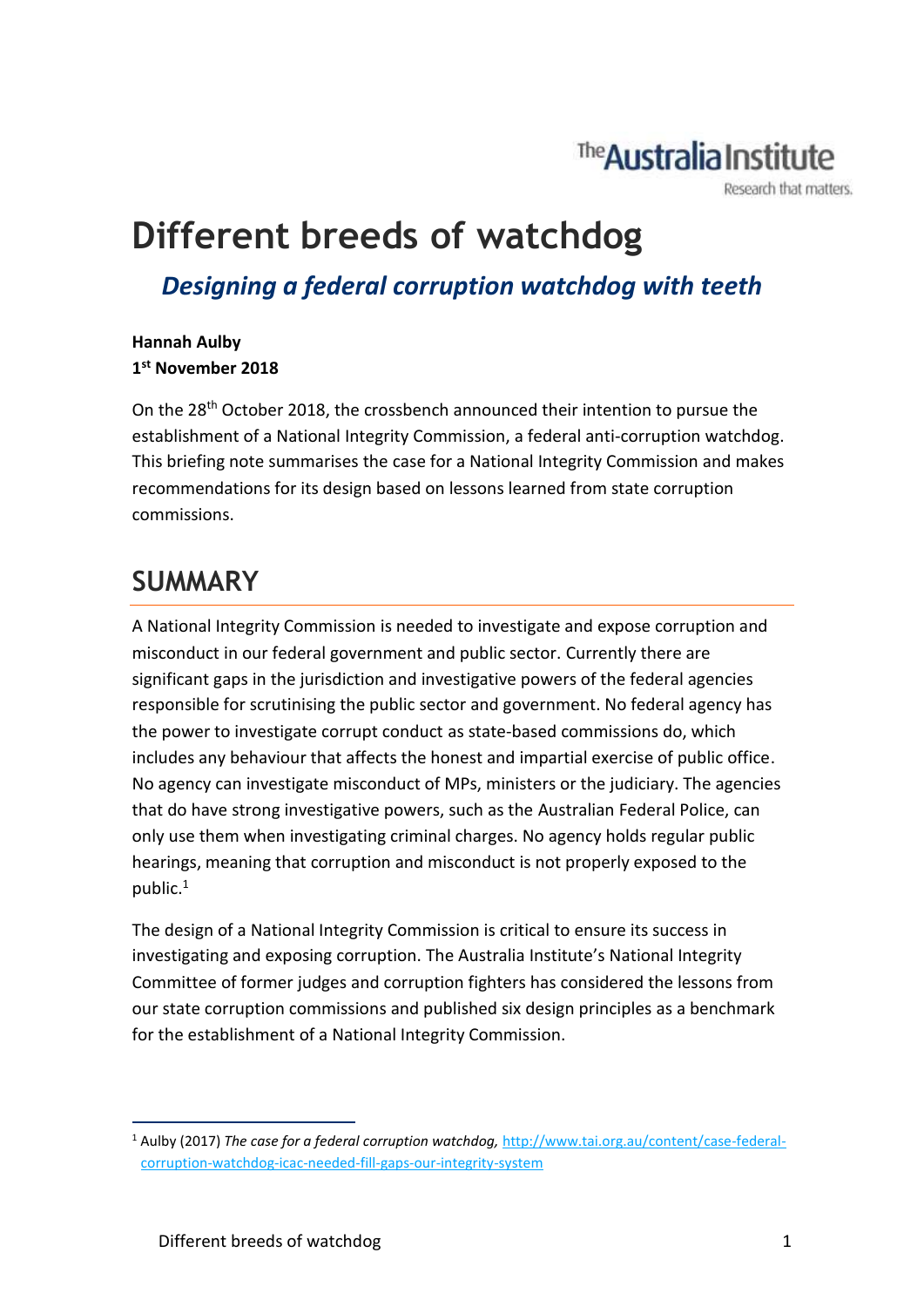There are differences in the design and the effectiveness of the existing state-based anti-corruption commissions in Australia. Design features such as broad jurisdiction to investigate any conduct that may affect the impartial exercise of public office, and strong investigative powers contribute to NSW ICAC being the most effective state anti-corruption agency. Regular public hearings make NSW ICAC more effective in exposing corruption to the public. These design features have led to NSW ICAC being the most effective of the state bodies, despite receiving less revenue than the other large state agencies.

## **WATCHDOG WITH TEETH**

| <b>Body</b>              | <b>Investigations</b><br>commenced | <b>Public</b><br><i>inquiries</i> | <b>Private</b><br>examinations   | Investigation<br>reports<br>made public | <b>Referrals</b><br>for<br>prosecution | <b>Prevention</b><br>recommendations |
|--------------------------|------------------------------------|-----------------------------------|----------------------------------|-----------------------------------------|----------------------------------------|--------------------------------------|
| <b>NSW</b>               | 290                                | 30                                | 721                              | 32                                      | 96                                     | 117                                  |
| <b>ICAC</b>              |                                    |                                   | examinations                     |                                         |                                        |                                      |
| Qld                      | 293                                | $\overline{2}$                    | 36 days                          | $\mathbf 1$                             | 33                                     | 165                                  |
| <b>CCC</b>               |                                    |                                   |                                  |                                         |                                        |                                      |
| <b>WA</b>                | 250                                | 5                                 | 52                               | 33                                      | 52                                     | 93                                   |
| <b>CCC</b>               |                                    |                                   | examinations<br>over 136<br>days |                                         |                                        |                                      |
| <b>SA</b><br><b>ICAC</b> | 219                                | N/A                               | 36                               | $\overline{2}$                          | 21                                     | 14                                   |
| Vic<br><b>IBAC</b>       | 90                                 | 5                                 | Data not<br>available            | 11                                      | 11                                     | 47 in 2016-17^                       |
| Tas<br>IC                | 14                                 | $\mathbf 0$                       | $\Omega$                         | 5                                       | 0                                      | 21                                   |

#### **Table 1: Comparison of state anti-corruption commissions, 2012–2017**

Sources: Annual reports of NSW ICAC, Qld CCC, Vic IBAC, SA ICAC, WA CCC and Tas IC

Note: SA ICAC does not have the ability to hold public hearings, and was operational from 2013 onwards.

^ Corruption prevention recommendations were not reported in IBAC Annual Reports except in 2016-17. Previous Annual Reports recorded 'corruption prevention initiatives', of which there were 298.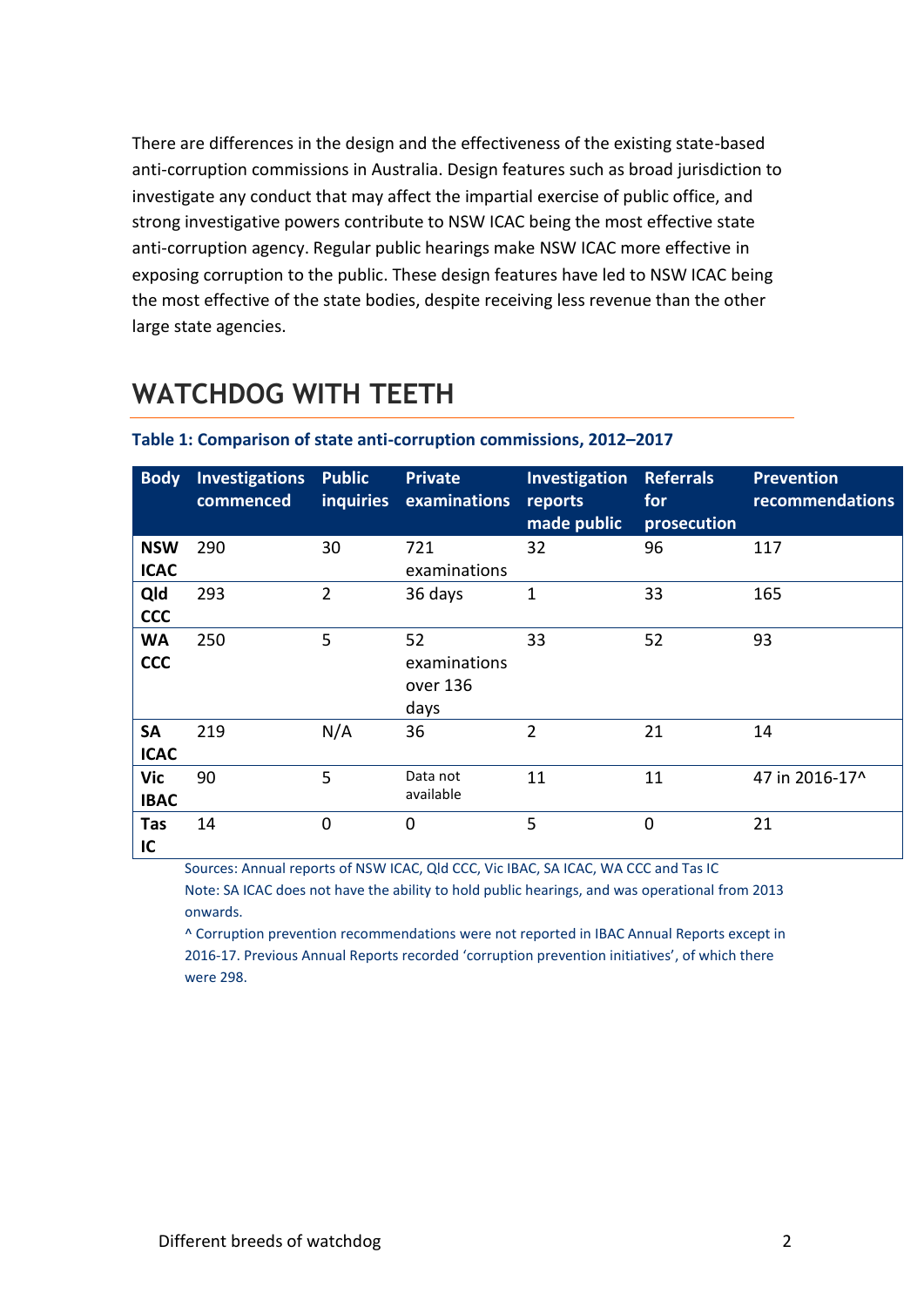## **STATE DESIGN DIFFERENCES**

#### **New South Wales**

- New South Wales' Independent Commission Against Corruption (NSW ICAC) is the only state corruption commission that regularly holds public hearings as part of its investigations.
- $\bullet$  NSW ICAC is the only state agency that can make findings of corrupt conduct.<sup>2</sup>
- NSW ICAC has held 30 public hearings, 721 private examinations, and referred 76 people for prosecution over the past 4 years.<sup>3</sup>
- NSW ICAC is more effective as a result of its broad jurisdiction, regular public hearings and strong investigative powers. It can hold public hearings if the Commissioner deems it to be in the public interest. It can investigate any behaviour that may adversely affect the impartial or honest exercise of public office  $4$

#### **Queensland**

- Queensland's Crime and Corruption Commission (Qld CCC) has referred half as many people for prosecution as NSW ICAC despite receiving twice as much funding (\$213 million between 2012 and 2016, compared to NSW ICAC's \$104 million). 5
- Qld CCC is limited in holding regular public hearings as the *Crime and Corruption Commission Act 2011* (Qld) states 'in general hearings will be not be in public'.6 Until it held a public hearing into the political financing of local government elections earlier this year, the Qld CCC had not held a public hearing since 2009.
- Qld CCC is limited to investigating corruption or misconduct that would, if proven, be a criminal offence or grounds for terminating services or someone holding an appointment.<sup>7</sup>
- Qld CCC cannot make findings of corrupt conduct.

1

<sup>2</sup> *Independent Commission Against Corruption Act 1988* (NSW)

<sup>3</sup> NSW ICAC Annual Reports 2012-2016

<sup>4</sup> *Independent Commission Against Corruption Act 1988* (NSW)

<sup>5</sup> *Crime and Corruption Commission Act 2001* (Qld)

<sup>6</sup> *Crime and Corruption Commission Act 2001* (Qld)

<sup>7</sup> *Crime and Corruption Commission Act 2001* (Qld)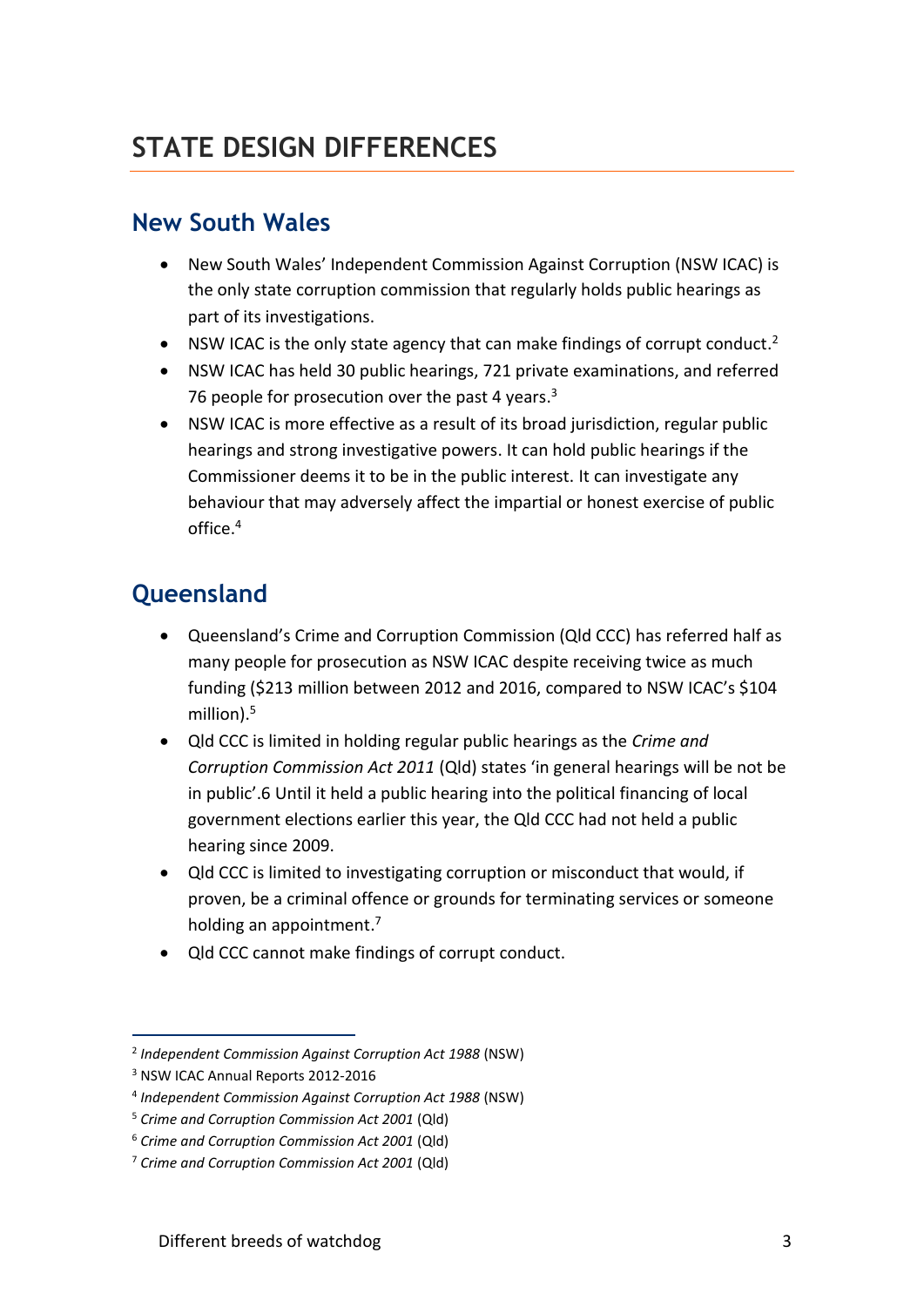#### **South Australia**

- South Australia's Independent Commission Against Corruption (SA ICAC) is the only state anti-corruption agency that cannot open corruption investigation hearings to the public.<sup>8</sup>
- SA ICAC can only investigate corruption that is a criminal offense against specified act, or misconduct and maladministration if it is deemed serious or systemic. 9
- SA ICAC cannot override parliamentary privilege, meaning members of parliament are likely to be protected from ICAC's investigative powers.
- SA ICAC is not properly resourced. Since its inception the SA ICAC has received only \$26.33 million in funding.<sup>10</sup>

### **Victoria**

- Victoria's Independent Broad-based Anti-corruption Commission (Vic IBAC) can only investigate once it has a reasonable suspicion that a criminal offence has been committed.
- Vic IBAC can only hold public hearings if it can prove that there are exceptional circumstances and reputations will not be damaged. 11
- Vic IBAC has a larger budget than NSW ICAC (receiving \$118 million in funding between 2012-16, compared to NSW ICAC's \$104 million) but has made only 11 referrals for prosecution, compared to 96 from NSW.<sup>12</sup>

1

<sup>8</sup> *Independent Commission Against Corruption Act 2012* (SA)

<sup>9</sup> *Independent Commission Against Corruption Act 2012* (SA)

<sup>10</sup> SA ICAC Annual Reports 2013-16

<sup>11</sup> *Independent Broad-based Anti-corruption Commission Act 2011* (Vic)

<sup>12</sup> Vic IBAC Annual Reports 2012-2016